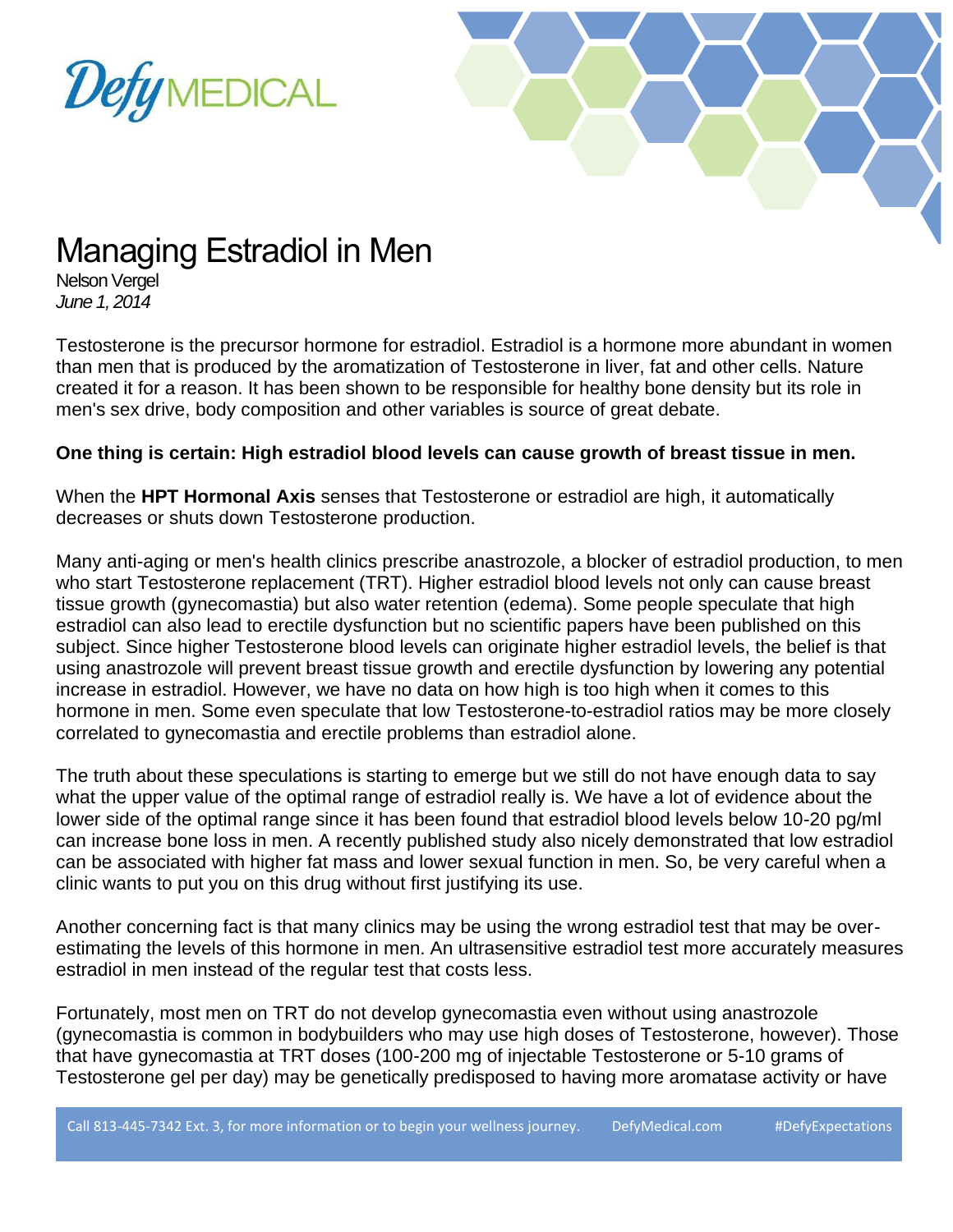



liver dysfunction. Treating all men who start TRT with anastrozole from the start may be counterproductive since this may lower estradiol to very low levels. Some physicians monitor estradiol blood levels after 6-8 weeks of having a man start TRT alone using the ultrasensitive estradiol test to determine if anastrozole use is warranted. Doses range from 0.25 mg per week to some clinics using excessive doses of 1 mg three times per week. After 4-6 weeks on anastrozole its dose can be adjusted to ensure than estradiol is not under 20 pg/ml. Fortunately, many men on TRT do not need anastrozole at all.

So we await for more studies that will clarify the role and optimal ranges of estradiol. Here are a few studies that we already have available based on the role investigated. Learn more about Estradiol in [men.](https://www.excelmale.com/estradiol-the-other-male-hormone/)

### The Role of Estrogen in Men

### From: [The Decline of Androgen Levels in Elderly Men and Its Clinical and Therapeutic](https://pubmed.ncbi.nlm.nih.gov/15901667/)  **Implications**

There is a rapidly growing body of evidence that a number of physiological actions of Testosterone in men are mediated by the ERs (estrogen receptors) after its biotransformation by the aromatase cytochrome P450 enzyme in the tissues (59). Documented estrogen-mediated actions of Testosterone in men include a role in the feedback regulation of LH (60, 61), a role in the regulation of skeletal homeostasis (62, 63), as well as a role in lipid metabolism and cardiovascular physiology (64, 65); among other possible estrogen actions in men, there are indications for a role in the brain (66) and in spermatogenesis (67). These estrogenic actions in men can be exerted by blood-borne estrogens as well as through local aromatization of Testosterone in, or in close vicinity of, the target cell. The expression of the CYP19 gene encoding the aromatase enzyme can be differentially regulated according to the tissue (68, 69).

The conversion rate of Testosterone to estradiol is around 0.2%. Up to 80% of plasma estradiol originates from aromatization of Testosterone and androstenedione, mainly in (sc) fat and striated muscle, although aromatase activity is present in many other tissues, including bone and the brain; no more than 20% of estradiol in the circulation is secreted by the testes. Estradiol serum concentration in the adult male is around 20 to 30 pg/ml (70 to 110 pmol/liter), with a production rate of around 45 μg/d. Plasma estradiol is also bound to SHBG but with only half the affinity of Testosterone. Total plasma estradiol levels in adult men do not vary significantly with age; indeed the decrease in precursor levels (i.e., Testosterone and androstenedione) is compensated by an increase of fat mass and tissue aromatase activity with age (36, 70, 71). As a consequence of the age-associated increase in SHBG binding capacity, the serum concentrations of free estradiol and non-SHBG-bound or "bioavailable"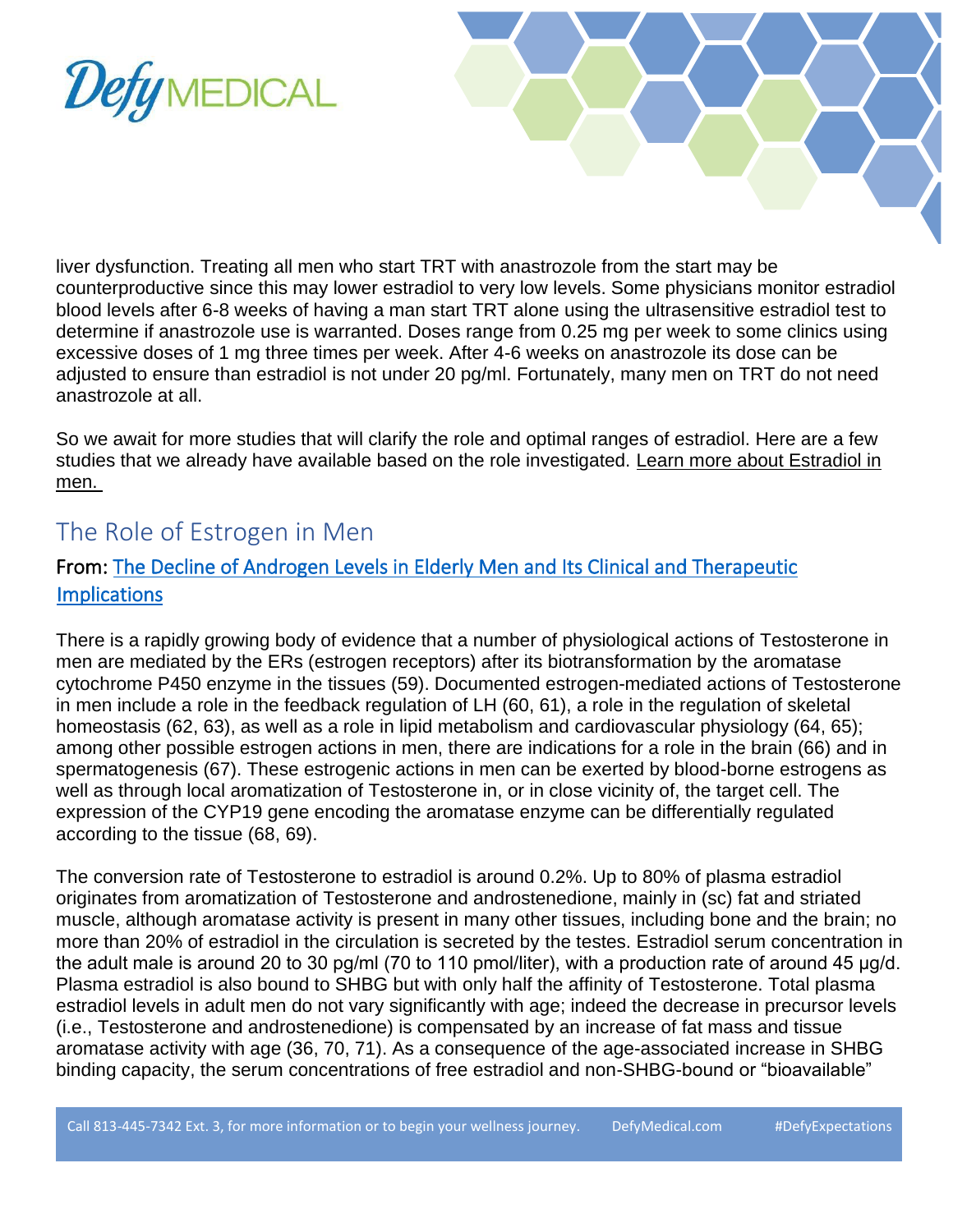



estradiol do show a moderate age-associated decrease (36, 71, 72) (Fig. 3). It can be pointed out that estrogen serum levels in elderly males are higher than those in postmenopausal women (63).

### The Effects of Estradiol in Men

### From: [Gonadal Steroids and Body Composition, Strength, and Sexual Function in Men](https://www.ncbi.nlm.nih.gov/pmc/articles/PMC4854098/)

There was a recently published groundbreaking study about the role of estradiol in men. No optimal ranges of estradiol were noted but low levels were associated with increase fat and decrease in sexual desire and erectile function compared to higher levels (the highest average estradiol was 35 pg/ml unfortunately, so no conclusions can be made for levels above this).

Men had their hormones blocked by a gonadotropin releasing hormone antagonist. All of them then received Testosterone supplementation with Androgel. Half were also treated with anastrozole to block estradiol conversion from the Testosterone. Please refer to attached graphs.

All participants (Cohorts 1 and 2) received goserelin acetate (Zoladex, AstraZeneca), at a dose of 3.6 mg subcutaneously at weeks 0, 4, 8, and 12, to suppress endogenous gonadal steroids (Testosterone and estradiol). All participants (Cohort 1 and 2) were then randomly assigned to receive 0 g (placebo), 1.25 g, 2.5 g, 5 g, or 10 g of a topical 1% Testosterone gel (AndroGel, Abbott Laboratories) daily for 16 weeks. Participants in cohort 2 also received anastrozole (Arimidex, AstraZeneca) at a dose of 1 mg daily to block the aromatization of Testosterone to estrogen. Participants were unaware of the study group assignments.

### Findings:

Higher blood levels of Testosterone decreased the percentage of body fat ( $P = 0.001$ ), intra abdominal fat area (P = 0.021), and subcutaneous fat area (P = 0.029), and increased sexual desire (P = 0.045) and erectile function  $(P = 0.032)$ .

Low blood level of estradiol was associated with significant increases in the percentage of body fat (P). Our finding that estrogens have a fundamental role in the regulation of body fat and sexual function, coupled with evidence from prior studies of the crucial role of estrogen in bone metabolism, indicates that estrogen deficiency is largely responsible for some of the key consequences of male hypogonadism and suggests that measuring estradiol might be helpful in assessing the risk of sexual dysfunction, bone loss, or fat accumulation in men with hypogonadism. For example, in men with serum Testosterone levels of 200 to 400 ng per deciliter, sexual desire scores decreased by 13% if estradiol levels were 10 pg per milliliter or more and by 31% if estradiol levels were below 10 pg per milliliter.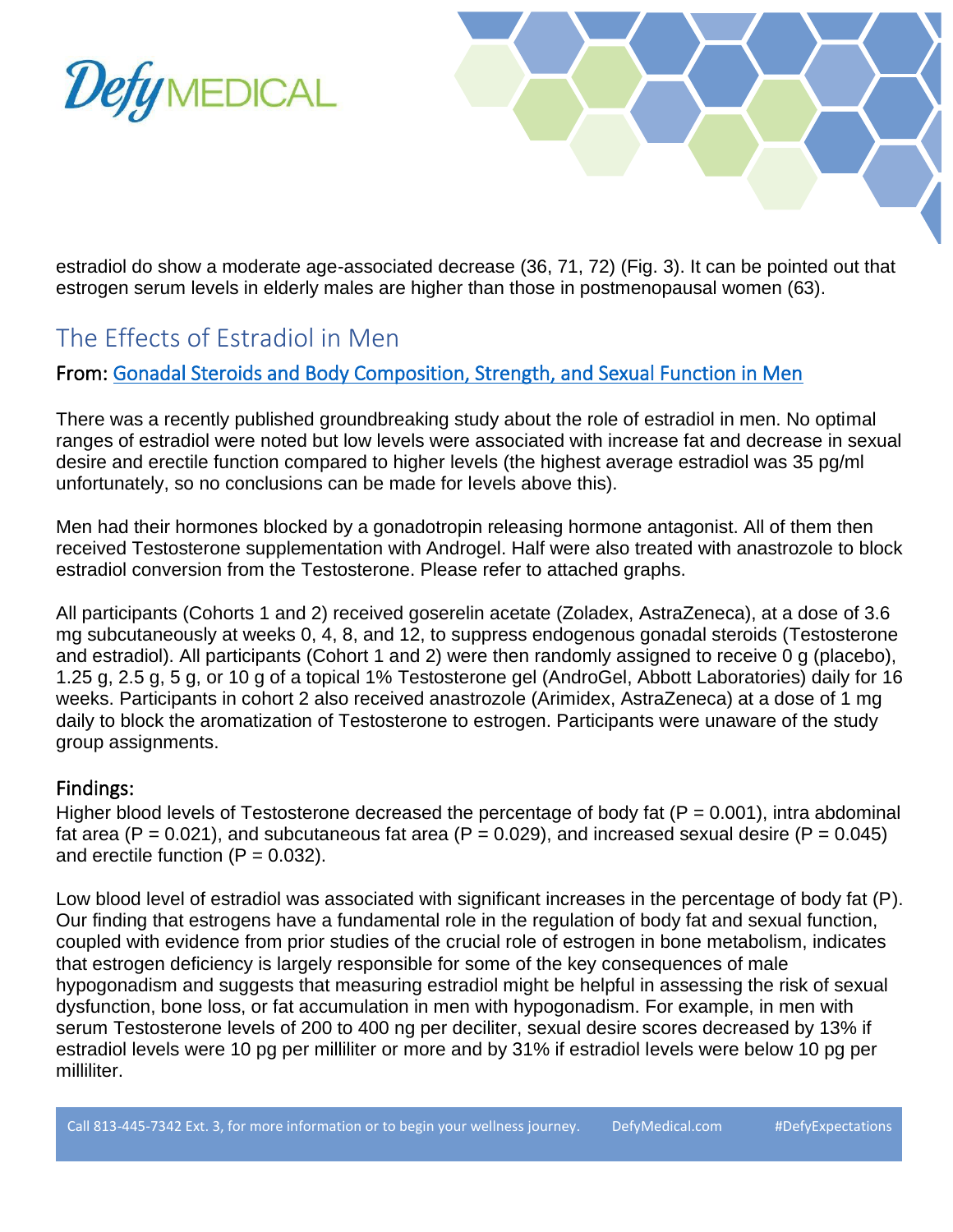



### Study Looking at Effect Of Estradiol on Mortality In Men

From: [Circulating estradiol and mortality in men with systolic chronic heart failure.](https://pubmed.ncbi.nlm.nih.gov/19436016/)

This study found that estradiol levels of 30.11 pg/ml resulted in greater mortality in men.

### Abstract

CONTEXT: Androgen deficiency is common in men with chronic heart failure (HF) and is associated with increased morbidity and mortality. Estrogens are formed by the aromatization of androgens; therefore, abnormal estrogen metabolism would be anticipated in HF.

OBJECTIVE: To examine the relationship between serum concentration of estradiol and mortality in men with chronic HF and reduced left ventricular ejection fraction (LVEF).

### Design, Setting, and Participants:

A prospective observational study at 2 tertiary cardiology centers (Wroclaw and Zabrze, Poland) of 501 men (mean [SD] age, 58 [12] years) with chronic HF, LVEF of 28% (SD, 8%), and New York Heart Association [NYHA] classes 1, 2, 3, and 4 of 52, 231, 181, and 37, respectively, who were recruited between January 1, 2002, and May 31, 2006. Cohort was divided into quintiles of serum estradiol

- $\bullet$  quintile 1, quintile 2, 12.90-21.79 pg/mL;
- quintile 3, 21.80-30.11  $pg/mL;$
- quintile 4, 30.12-37.39  $pq/mL;$
- and quintile  $5 \cdot$  or = 37.40 pg/mL.

Quintile 3 was considered prospectively as the reference group.

### Main Outcome Measures:

Serum concentrations of estradiol and androgens (total Testosterone and dehydroepiandrosterone sulfate [DHEA-S]) were measured using immunoassays.

#### Results:

Among 501 men with chronic HF, 171 deaths (34%) occurred during the 3-year follow-up. Compared with quintile 3, men in the lowest and highest estradiol quintiles had increased mortality (adjusted hazard ratio [HR], 4.17; 95% confidence interval [CI], 2.33-7.45 and HR, 2.33; 95% CI, 1.30-4.18; respectively.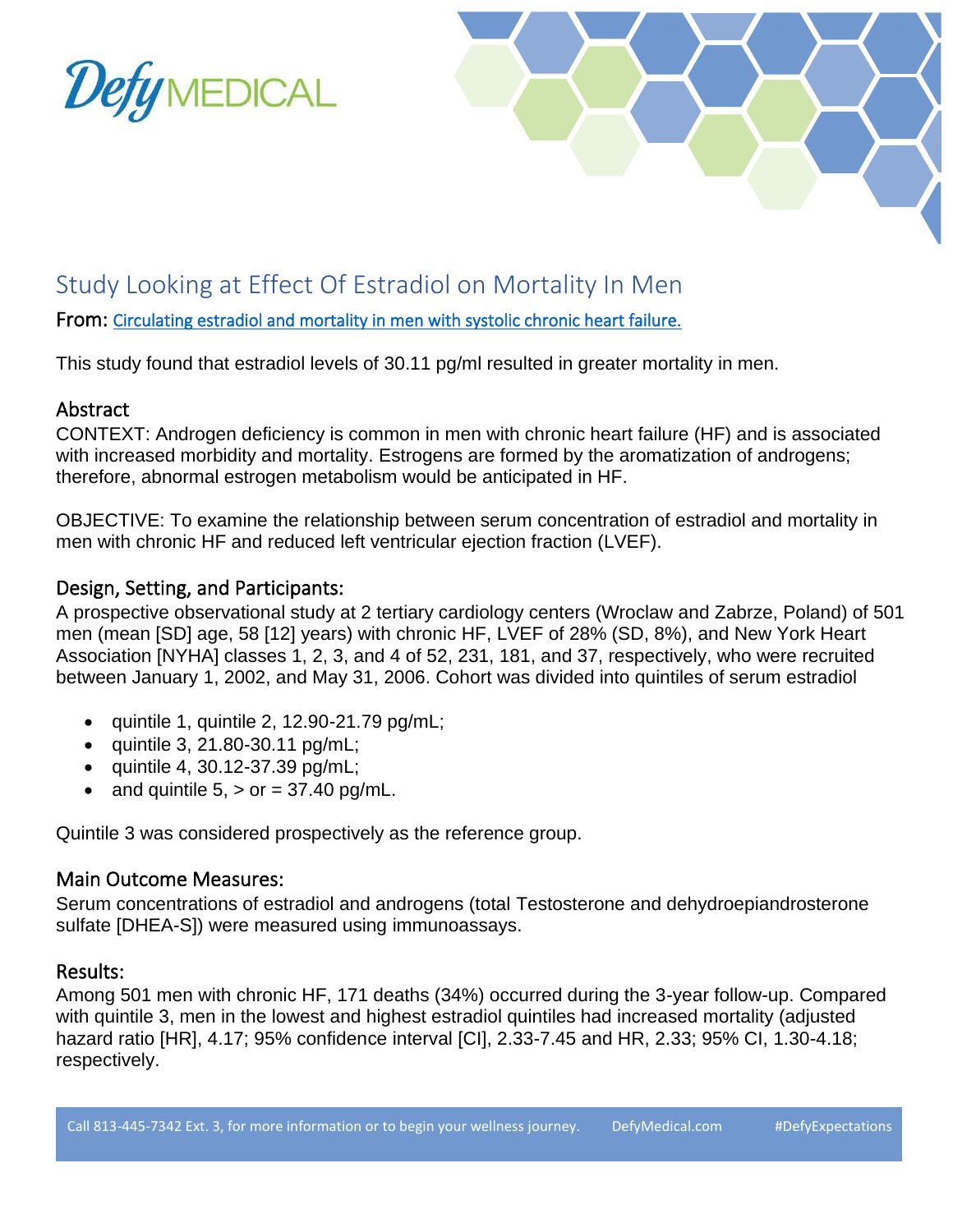



### Study Looking at the Effect of Estradiol on Bone Density in Men:

From: [Relationship of Serum Sex Steroid Levels to Longitudinal Changes in Bone Density in Young Versus Elderly](https://pubmed.ncbi.nlm.nih.gov/11502778/#:~:text=In%20young%20men%20bone%20mineral,change%20at%20the%20total%20hip.)  [Men](https://pubmed.ncbi.nlm.nih.gov/11502778/#:~:text=In%20young%20men%20bone%20mineral,change%20at%20the%20total%20hip.)**.**

This study followed young and older men's Testosterone and estradiol to see their impact on bone density. Estradiol below 11 pg/ml was associated with increased bone loss.

### Abstract

Estrogen appears to play an important role in determining bone mineral density in men, but it remains unclear whether estrogen primarily determines peak bone mass or also affects bone loss in elderly men. Thus, we assessed longitudinal rates of change in bone mineral density in young (22–39 yr; n = 88) vs. elderly (60–90 yr; n = 130) men and related these to circulating total and bioavailable estrogen and Testosterone levels. In young men bone mineral density increased significantly over 4 yr at the mid-radius and ulna and at the total hip (by 0.32–0.43%/yr), whereas it decreased in the elderly men at the forearm sites (by 0.49–0.66%/yr), but did not change at the total hip. The rate of increase in bone mineral density at the forearm sites in the young men was significantly correlated to serum total and bioavailable estradiol and estrone levels ( $r = 0.22-0.35$ ), but not with total or bioavailable Testosterone levels. In the elderly men the rates of bone loss at the forearm sites were most closely associated with serum bioavailable estradiol levels ( $r = 0.29 - 0.33$ ) rather than bioavailable Testosterone levels. Moreover, elderly men with bioavailable estradiol levels below the median [40 pmol/liter (11 pg/ml)] had significantly higher rates of bone loss and levels of bone resorption markers than men with bioavailable estradiol levels above 40 pmol/liter. These data thus indicate that estrogen plays a key role both in the acquisition of peak bone mass in young men and in bone loss in elderly men. Moreover, our findings suggest that age-related decreases in bioavailable estradiol levels to below 40 pmol/liter may well be the major cause of bone loss in elderly men. This subset of men is perhaps most likely to benefit from preventive therapy.

### Two Studies Looking into The Effect of High Estradiol on Libido in Men on Testosterone Therapy

I have been warning men and clinics not to be so aggressive treating estradiol in men with the overuse of anastrozole. Elevated serum estradiol is associated with increased libido in men receiving Testosterone replacement therapy (TRT), according to researchers.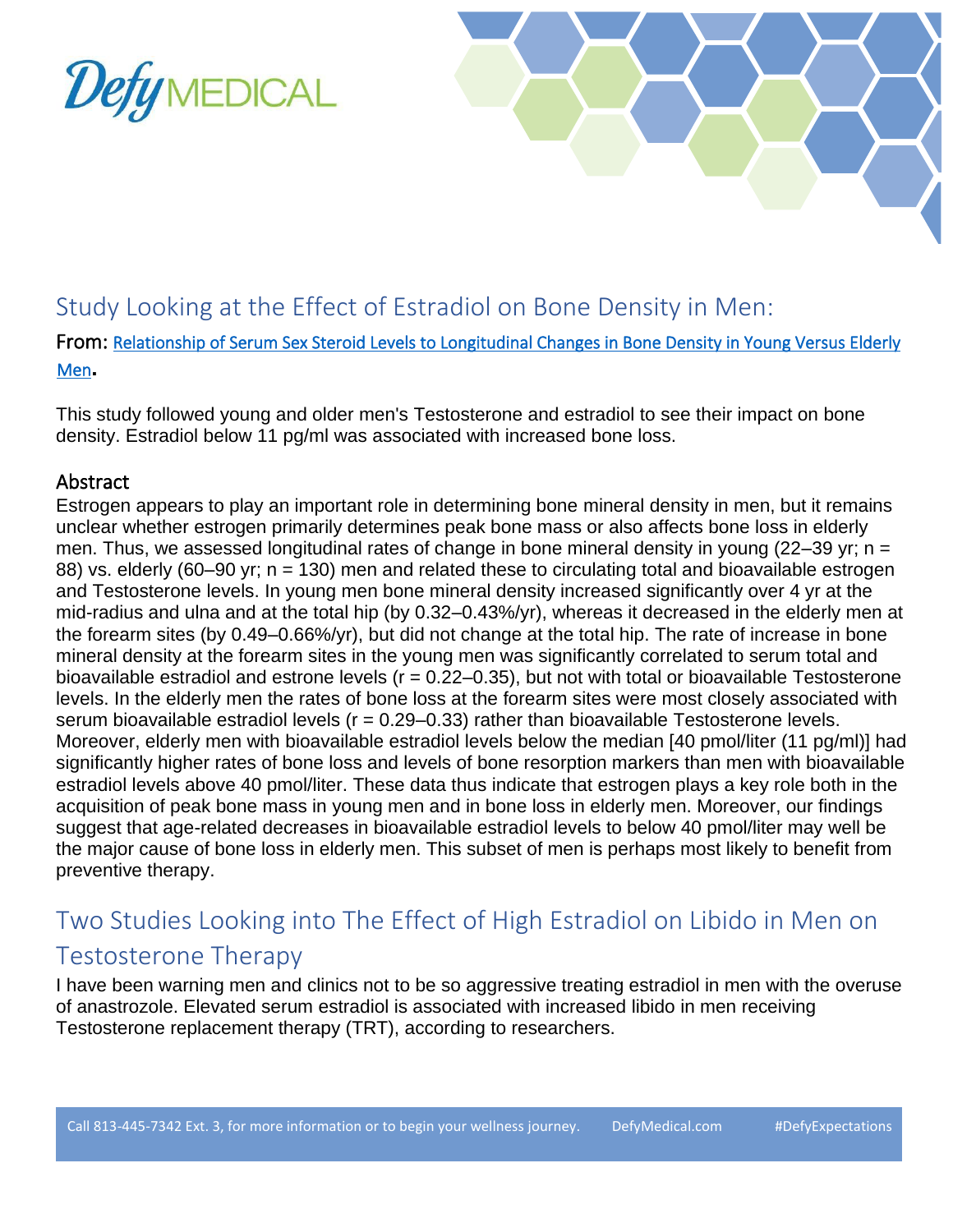



In a study of 423 men on TRT, Ranjith Ramasamy, MD, working with Larry Lipshultz, MD, at the Baylor College of Medicine in Houston, measured subjects' Testosterone and estradiol levels and asked the men to rate the quality of their libido using a five-point Likert scale  $(1=$  terrible,  $5=$  excellent).

The researchers categorized the men as having low or high Testosterone (below or above 300 ng/dL, respectively) and low or high estradiol (below 5 and above 5 ng/dL (50 pg/mL), respectively).

Men with high serum Testosterone levels reported significantly greater libido than men with low level and those with high serum estradiol levels had significantly greater libido than subjects with low levels. In all, 60.4% of men with both high Testosterone and estradiol levels reported very good or excellent libido (score as 4 or 5) compared with 31.3% of participants with both low Testosterone and estradiol levels, the researchers reported in European Urology (published online ahead of print). These results are expected to be presented at the American Urological Association annual meeting in Orlando this May.

# High Estrogen in Men After Injectable Testosterone Therapy — The Low T

### Experience

### From: Robert S. Tan, Low T Institute, Southlake, TX, USA

#### Abstract

L Testosterone replacement improves quality of life and is aromatized in men in adipose tissues to estrogen. Hyperestrogenism is believed to be harmful to male sexuality. This is a description of our experience of screening 34,016 men in the Low T Centers, of which approximately 50% were converted to treatment. Men were treated with injectable Testosterone, and we have available data from 2009 to 2014. The data were extracted from our electronic health record (AdvancedMD) of 35 Low T Centers across the United States. In all, 7,215 (20.2%) out of the 34,016 patients had high estradiol levels defined as ≥42.6 pg/ml.

Estradiol was measured using electro-chemiluminescence immunoassay. Of the patients who had high estradiol levels, the age distribution was as follows: 132/989 (13.3%) were older than 65 years, 3,753/16,955 (22.1%) were between 45 and 65 years; 2,968/15,857 (18.7%) were between 25 and 44 years, 7/215 (3.3%) were younger than 25 years.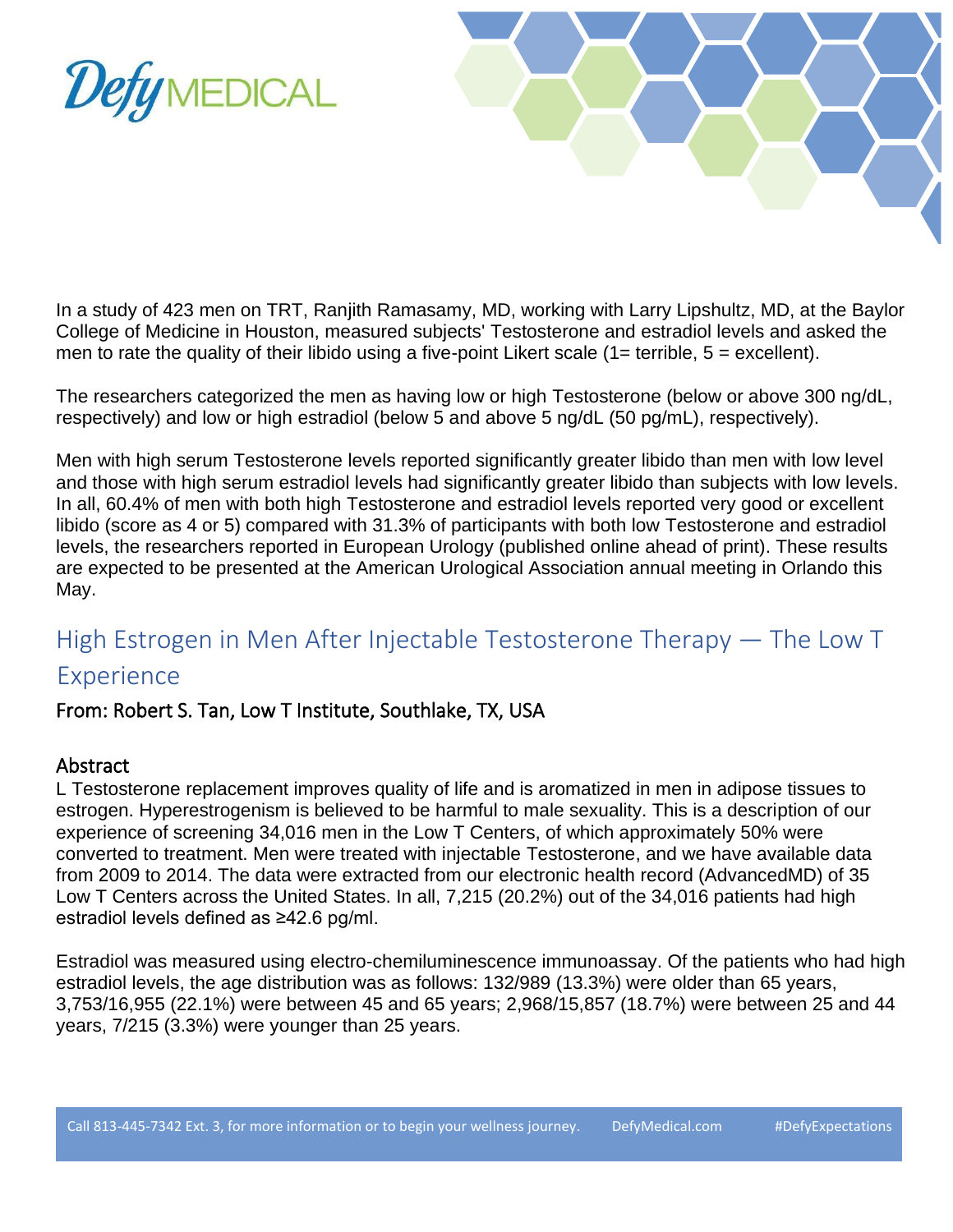



### Study Looking into the Effect of Estradiol on Bone Density in Men:

### From: J Clin Endocrinol Metab. 2014 Apr 2:jc20141319. [Epub ahead of print]

Low blood levels of estradiol is associated with brittle bones in old men: New study. Serum Estradiol Levels are Inversely Associated with Cortical Porosity in Older Men.

#### Abstract

Context: The key role of serum estradiol (E2) for bone health in men is well established. The effect of serum sex steroids on bone microstructure, measured by high-resolution peripheral quantitative computed tomography (HRpQCT), remains unknown in elderly men. Objective: To examine the associations between serum sex steroids and bone microstructural parameters in older men. Methods: Trabecular and cortical bone microstructure at the tibia was measured by HRpQCT in 440 men (mean 80 years of age) participating in the population-based MrOS Sweden cohort. Serum levels of E2 and Testosterone (T) were analyzed with mass spectrometry and free E2 and free T levels were calculated using law-of-mass-action equations. Results: Age-adjusted models demonstrated that E2 and free E2 but not T or free T associated significantly inversely with cortical porosity. The associations between E2 and free E2 and cortical porosity remained significant after further adjustment for height, weight, physical activity, calcium intake and smoking. Models including both serum E2 and T demonstrated that E2 (standardized beta= -0.12, P

### Study Looking into the Effect of Estradiol on Hemoglobin in Men

### From: Serum estradiol associates with blood hemoglobin in elderly men; The MrOS Sweden Study. The Journal of Clinical Endocrinology & Metabolism.

#### Context

Blood hemoglobin (Hb) declines with age in healthy elderly men, in whom decreasing Testosterone has been regarded as part of normal ageing. However, the association between Hb and serum estradiol is incompletely known.

### **Objective**

To determine whether estradiol is associated with anemia/Hb and established determinants of Hb in elderly men without prostate cancer.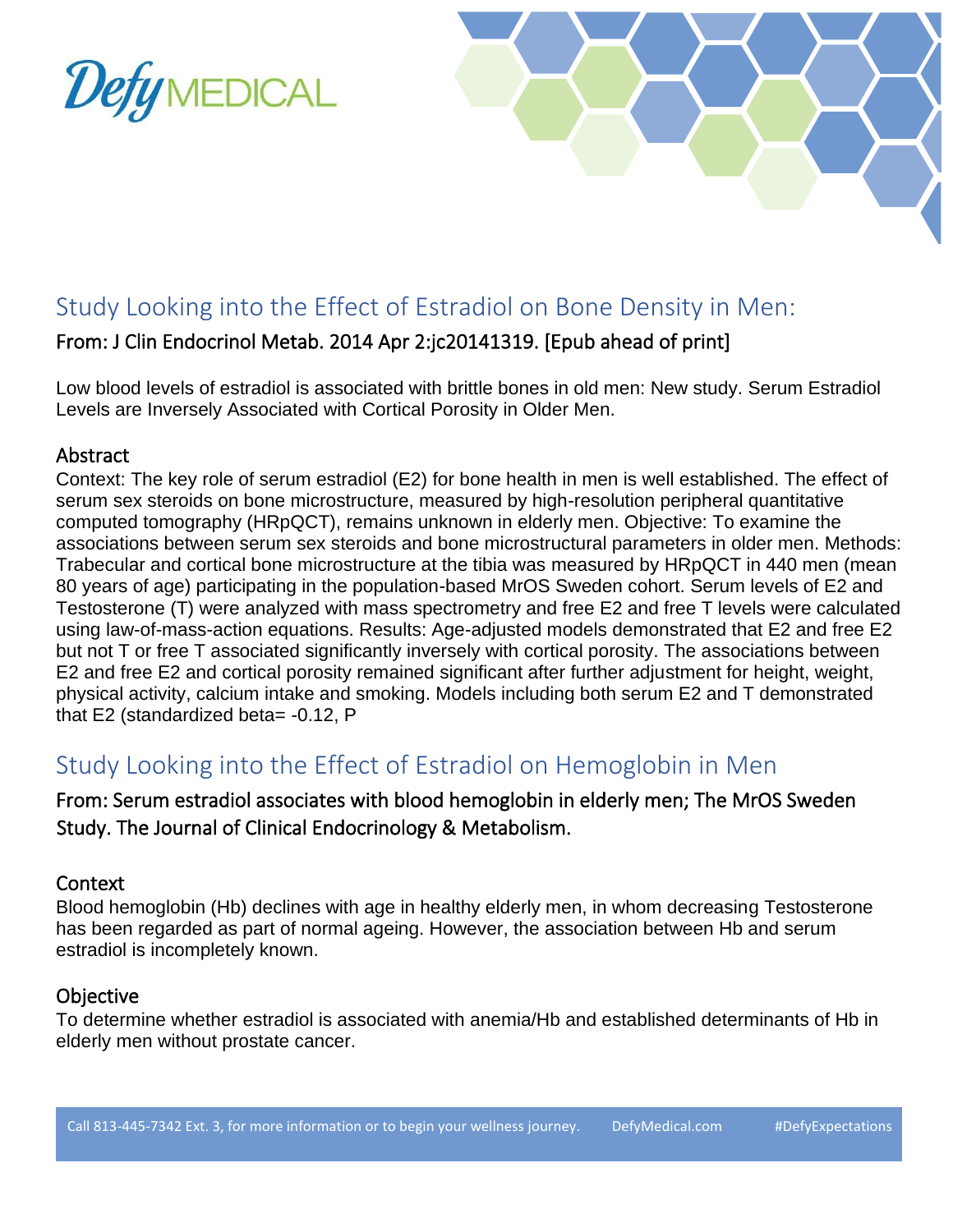



#### Design, Setting and Participants

The MrOS (Osteoporotic Fractures in Men) is a population-based study (n=918, median age 75.3 years, range 70–81 years).

#### Main Outcome Measures

We evaluated total estradiol in relation to Hb and adjusted for potential confounders (i.e. age, body mass index (BMI), erythropoietin (EPO), total Testosterone, cystatin C, iron- and B-vitamin status).

#### Results

Estradiol correlated negatively with age (r=-0.14, p

After exclusion of subjects with Hb

#### **Conclusions**

Estradiol correlated, positively and independently, with Hb. Decreased estradiol might partly explain the age-related Hb decline observed in healthy elderly men.

#### Recommended Ultrasensitive Estradiol Blood Tests for Men

### From: Comparisons of Immunoassay and Mass Spectrometry Measurements of Serum Estradiol Levels and Their Influence on Clinical Association Studies in Men

"In conclusion, our findings suggest interference in the standard immunoassay-based E2 analyses, possibly by CRP or a CRP-associated factor. Although this interference does not seem to affect association studies between immunoassay E2 levels and skeletal parameters, we propose a reevaluation of previous association studies between immunoassay-based E2 levels and inflammationrelated outcomes. In addition, MS-based assays are to be preferred for the quantification of E2 levels in men."